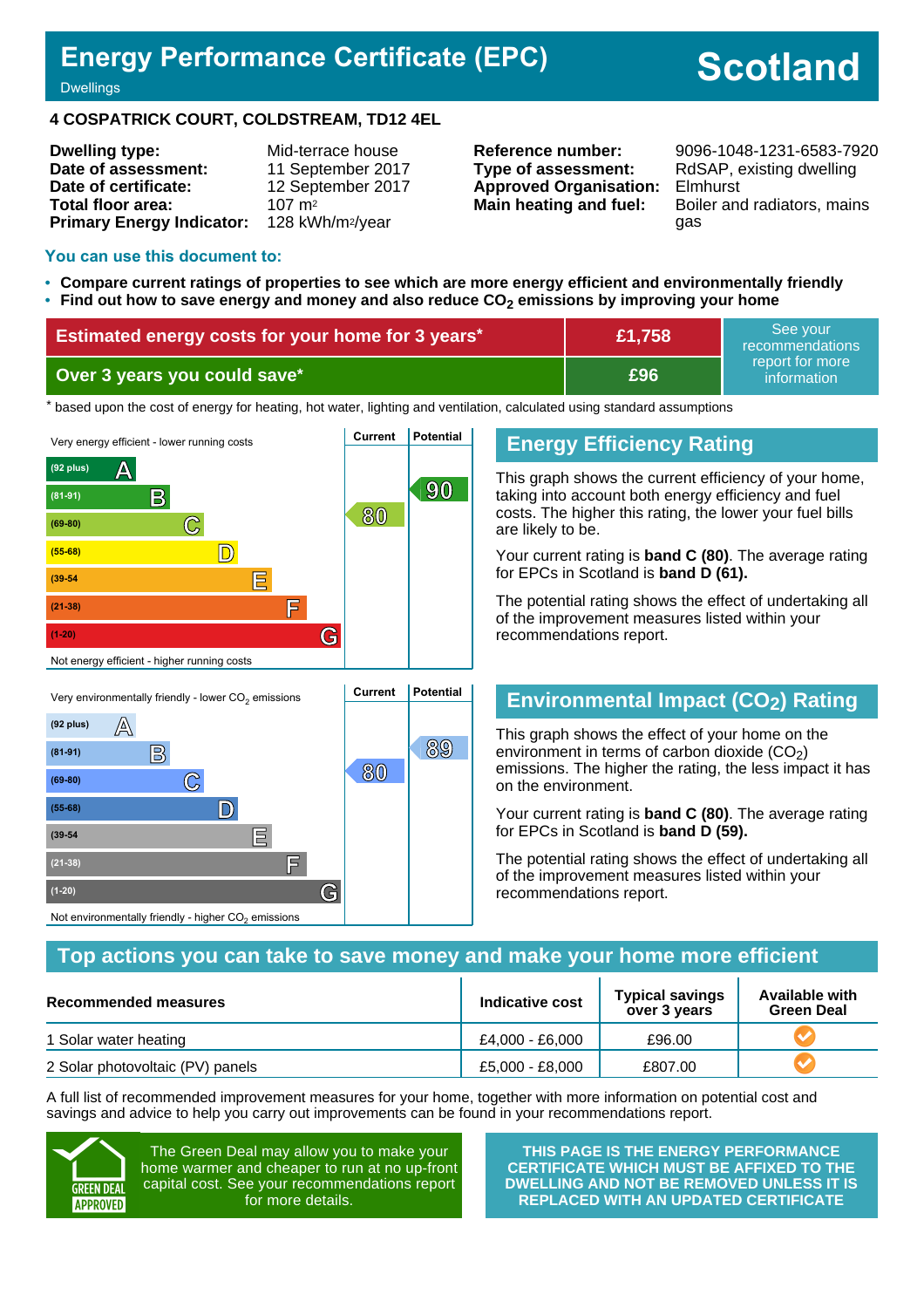### **Summary of the energy performance related features of this home**

This table sets out the results of the survey which lists the current energy-related features of this home. Each element is assessed by the national calculation methodology; 1 star = very poor (least efficient), 2 stars = poor, 3 stars = average, 4 stars = good and 5 stars = very good (most efficient). The assessment does not take into consideration the condition of an element and how well it is working. 'Assumed' means that the insulation could not be inspected and an assumption has been made in the methodology, based on age and type of construction.

| <b>Element</b>        | <b>Description</b>                                                   | <b>Energy Efficiency</b> | <b>Environmental</b> |
|-----------------------|----------------------------------------------------------------------|--------------------------|----------------------|
| Walls                 | Timber frame, as built, insulated (assumed)                          | *****                    | ★★★★★                |
| Roof                  | Pitched, 300 mm loft insulation<br>Roof room(s), insulated (assumed) | ★★★★★<br>★★★★★           | *****<br>★★★★★       |
| Floor                 | Solid, insulated (assumed)<br>To external air, insulated (assumed)   |                          |                      |
| Windows               | Fully double glazed                                                  | ★★★★☆                    | ★★★★☆                |
| Main heating          | Boiler and radiators, mains gas                                      | ★★★★☆                    | ★★★★☆                |
| Main heating controls | Programmer, room thermostat and TRVs                                 | ★★★★☆                    | ★★★★☆                |
| Secondary heating     | None                                                                 |                          |                      |
| Hot water             | From main system                                                     | ★★★★☆                    | ★★★★☆                |
| Lighting              | Low energy lighting in 93% of fixed outlets                          | *****                    | *****                |

### **The energy efficiency rating of your home**

Your Energy Efficiency Rating is calculated using the standard UK methodology, RdSAP. This calculates energy used for heating, hot water, lighting and ventilation and then applies fuel costs to that energy use to give an overall rating for your home. The rating is given on a scale of 1 to 100. Other than the cost of fuel for electrical appliances and for cooking, a building with a rating of 100 would cost almost nothing to run.

As we all use our homes in different ways, the energy rating is calculated using standard occupancy assumptions which may be different from the way you use it. The rating also uses national weather information to allow comparison between buildings in different parts of Scotland. However, to make information more relevant to your home, local weather data is used to calculate your energy use,  $CO<sub>2</sub>$  emissions, running costs and the savings possible from making improvements.

#### **The impact of your home on the environment**

One of the biggest contributors to global warming is carbon dioxide. The energy we use for heating, lighting and power in our homes produces over a quarter of the UK's carbon dioxide emissions. Different fuels produce different amounts of carbon dioxide for every kilowatt hour (kWh) of energy used. The Environmental Impact Rating of your home is calculated by applying these 'carbon factors' for the fuels you use to your overall energy use.

The calculated emissions for your home are 22 kg  $CO<sub>2</sub>/m<sup>2</sup>/yr$ .

The average Scottish household produces about 6 tonnes of carbon dioxide every year. Based on this assessment, heating and lighting this home currently produces approximately 2.4 tonnes of carbon dioxide every year. Adopting recommendations in this report can reduce emissions and protect the environment. If you were to install all of these recommendations this could reduce emissions by 1.1 tonnes per year. You could reduce emissions even more by switching to renewable energy sources.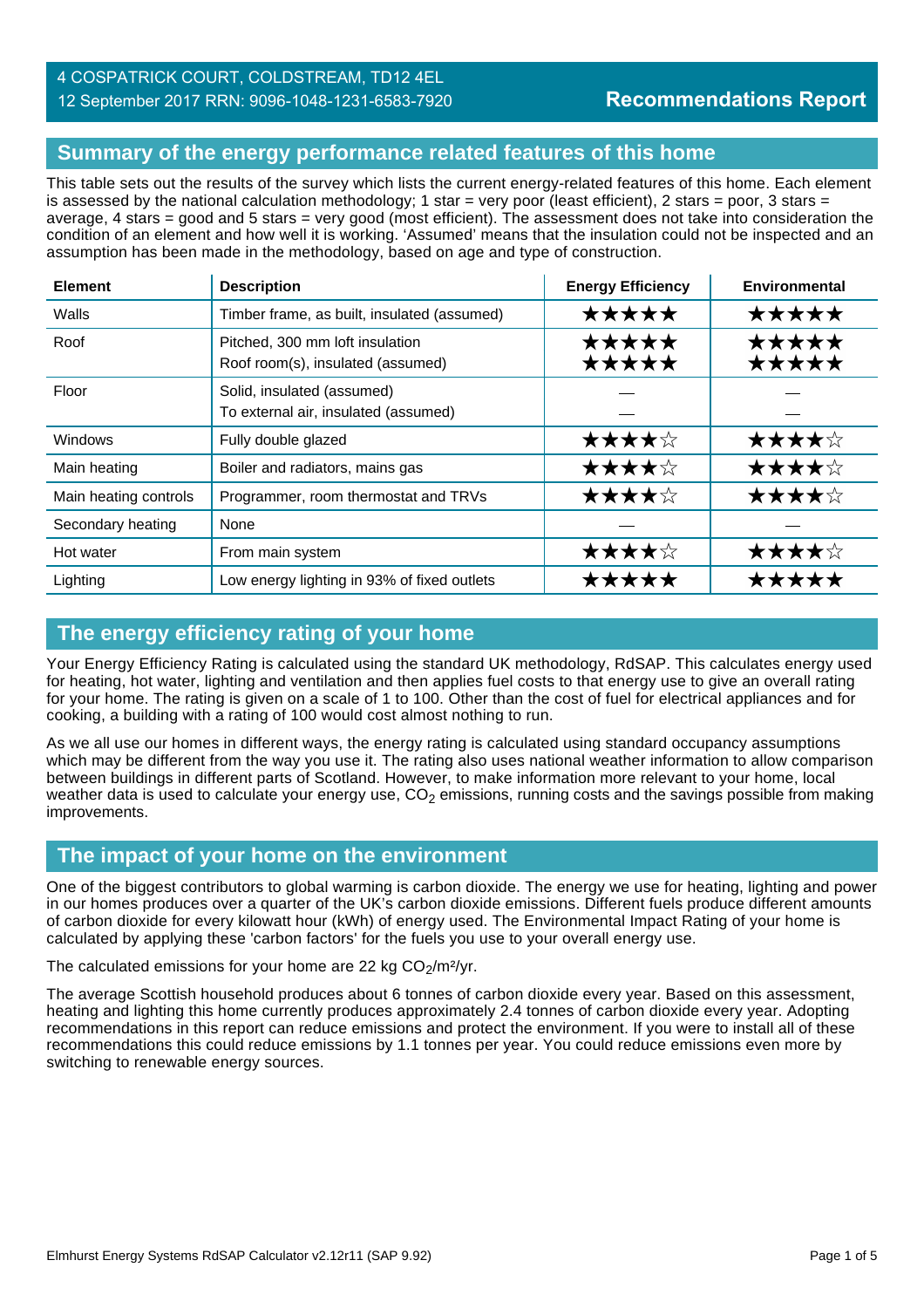#### 4 COSPATRICK COURT, COLDSTREAM, TD12 4EL 12 September 2017 RRN: 9096-1048-1231-6583-7920

## **Estimated energy costs for this home**

| <b>Editional citying y coold for this home</b> |                             |                               |                                 |  |
|------------------------------------------------|-----------------------------|-------------------------------|---------------------------------|--|
|                                                | <b>Current energy costs</b> | <b>Potential energy costs</b> | <b>Potential future savings</b> |  |
| Heating                                        | £1,230 over 3 years         | £1,230 over 3 years           |                                 |  |
| <b>Hot water</b>                               | £300 over 3 years           | £204 over 3 years             | You could \                     |  |
| Lighting                                       | £228 over 3 years           | £228 over 3 years             | save £96                        |  |
|                                                | Totals $\mathsf{E}1,758$    | £1,662                        | over 3 years                    |  |

These figures show how much the average household would spend in this property for heating, lighting and hot water. This excludes energy use for running appliances such as TVs, computers and cookers, and the benefits of any electricity generated by this home (for example, from photovoltaic panels). The potential savings in energy costs show the effect of undertaking all of the recommended measures listed below.

#### **Recommendations for improvement**

The measures below will improve the energy and environmental performance of this dwelling. The performance ratings after improvements listed below are cumulative; that is, they assume the improvements have been installed in the order that they appear in the table. Further information about the recommended measures and other simple actions to take today to save money is available from the Home Energy Scotland hotline which can be contacted on 0808 808 2282. Before carrying out work, make sure that the appropriate permissions are obtained, where necessary. This may include permission from a landlord (if you are a tenant) or the need to get a Building Warrant for certain types of work.

| <b>Recommended measures</b> |                                    | Indicative cost | <b>Typical saving</b><br>per year | <b>Rating after improvement</b> |                    | <b>Green</b>          |
|-----------------------------|------------------------------------|-----------------|-----------------------------------|---------------------------------|--------------------|-----------------------|
|                             |                                    |                 |                                   | <b>Energy</b>                   | <b>Environment</b> | <b>Deal</b>           |
|                             | Solar water heating                | £4,000 - £6,000 | £32                               | B 81                            | <b>B81</b>         | $\blacktriangleright$ |
| 2                           | Solar photovoltaic panels, 2.5 kWp | £5,000 - £8,000 | £269                              | <b>B</b> 90                     | <b>B 89</b>        |                       |

Measures which have a green deal tick  $\bigcirc$  are likely to be eligible for Green Deal finance plans based on indicative costs. Subsidy also may be available for some measures, such as solid wall insulation. Additional support may also be available for certain households in receipt of means tested benefits. Measures which have an orange tick  $\bullet$  may need additional finance. To find out how you could use Green Deal finance to improve your property, visit www.greenerscotland.org or contact the Home Energy Scotland hotline on 0808 808 2282.

## **Choosing the right improvement package**

For free and impartial advice on choosing suitable measures for your property, contact the Home Energy Scotland hotline on 0808 808 2282 or go to www.greenerscotland.org.

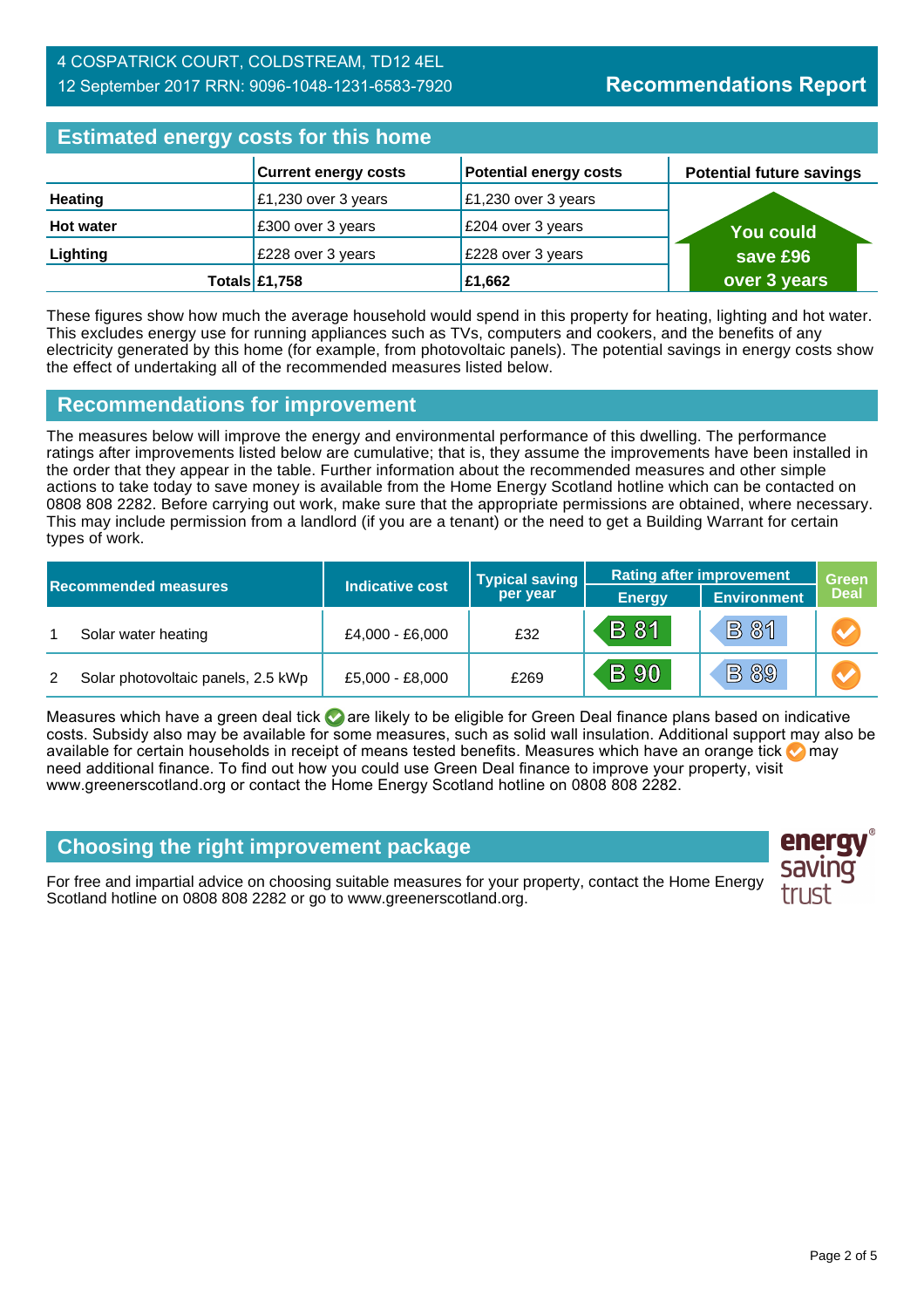#### **About the recommended measures to improve your home's performance rating**

This section offers additional information and advice on the recommended improvement measures for your home

#### **1 Solar water heating**

A solar water heating panel, usually fixed to the roof, uses the sun to pre-heat the hot water supply. This can significantly reduce the demand on the heating system to provide hot water and hence save fuel and money. Planning permission might be required, building regulations generally apply to this work and a building warrant may be required, so it is best to check these with your local authority. You could be eligible for Renewable Heat Incentive payments which could appreciably increase the savings beyond those shown on your EPC, provided that both the product and the installer are certified by the Microgeneration Certification Scheme (or equivalent). Details of local MCS installers are available at www.microgenerationcertification.org.

#### **2 Solar photovoltaic (PV) panels**

A solar PV system is one which converts light directly into electricity via panels placed on the roof with no waste and no emissions. This electricity is used throughout the home in the same way as the electricity purchased from an energy supplier. Planning permission might be required, building regulations generally apply to this work and a building warrant may be required, so it is best to check these with your local authority. The assessment does not include the effect of any Feed-in Tariff which could appreciably increase the savings that are shown on this EPC for solar photovoltaic panels, provided that both the product and the installer are certified by the Microgeneration Certification Scheme (or equivalent). Details of local MCS installers are available at www.microgenerationcertification.org.

#### **Low and zero carbon energy sources**

Low and zero carbon (LZC) energy sources are sources of energy that release either very little or no carbon dioxide into the atmosphere when they are used. Installing these sources may help reduce energy bills as well as cutting carbon.

**LZC energy sources present:** There are none provided for this home

#### **Your home's heat demand**

You could receive Renewable Heat Incentive (RHI) payments and help reduce carbon emissions by replacing your existing heating system with one that generates renewable heat and, where appropriate, having your loft insulated and cavity walls filled. The estimated energy required for space and water heating will form the basis of the payments. For more information go to www.energysavingtrust.org.uk/scotland/rhi.

| <b>Heat demand</b>           | <b>Existing dwelling</b> | Impact of loft<br>insulation | Impact of cavity<br>wall insulation | Impact of solid wall<br>insulation |
|------------------------------|--------------------------|------------------------------|-------------------------------------|------------------------------------|
| Space heating (kWh per year) | 6.468                    | N/A                          | N/A                                 | N/A                                |
| Water heating (kWh per year) | 2.154                    |                              |                                     |                                    |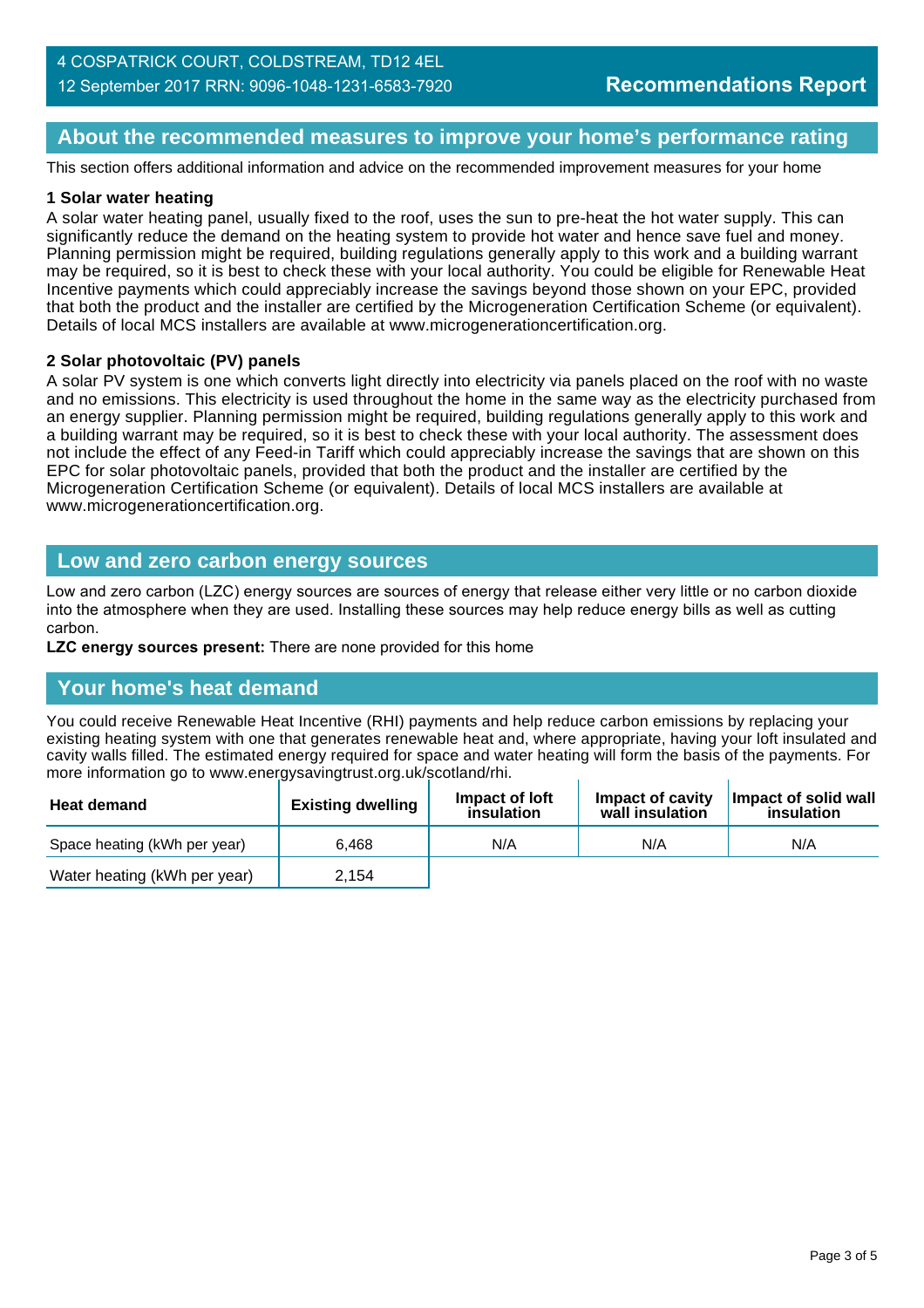#### 4 COSPATRICK COURT, COLDSTREAM, TD12 4EL 12 September 2017 RRN: 9096-1048-1231-6583-7920

## **About this document**

This Recommendations Report and the accompanying Energy Performance Certificate are valid for a maximum of ten years. These documents cease to be valid where superseded by a more recent assessment of the same building carried out by a member of an Approved Organisation.

The Energy Performance Certificate and this Recommendations Report for this building were produced following an energy assessment undertaken by an assessor accredited by Elmhurst (www.elmhurstenergy.co.uk), an Approved Organisation Appointed by Scottish Ministers. The certificate has been produced under the Energy Performance of Buildings (Scotland) Regulations 2008 from data lodged to the Scottish EPC register. You can verify the validity of this document by visiting www.scottishepcregister.org.uk and entering the report reference number (RRN) printed at the top of this page.

| Assessor's name:            | Mr. Jonathan Hunter              |
|-----------------------------|----------------------------------|
| Assessor membership number: | EES/014665                       |
| Company name/trading name:  | D M Hall Chartered Surveyors LLP |
| Address:                    | 17 Corstorphine Road             |
|                             | Edinburgh                        |
|                             | EH <sub>12</sub> 6DD             |
| Phone number:               | 0131 4776006                     |
| Email address:              | jonathan.hunter@dmhall.co.uk     |
| Related party disclosure:   | No related party                 |

If you have any concerns regarding the content of this report or the service provided by your assessor you should in the first instance raise these matters with your assessor and with the Approved Organisation to which they belong. All Approved Organisations are required to publish their complaints and disciplinary procedures and details can be found online at the web address given above.

#### **Use of this energy performance information**

Once lodged by your EPC assessor, this Energy Performance Certificate and Recommendations Report are available to view online at www.scottishepcregister.org.uk, with the facility to search for any single record by entering the property address. This gives everyone access to any current, valid EPC except where a property has a Green Deal Plan, in which case the report reference number (RRN) must first be provided. The energy performance data in these documents, together with other building information gathered during the assessment is held on the Scottish EPC Register and is available to authorised recipients, including organisations delivering energy efficiency and carbon reduction initiatives on behalf of the Scottish and UK governments. A range of data from all assessments undertaken in Scotland is also published periodically by the Scottish Government. Further information on these matters and on Energy Performance Certificates in general, can be found at www.gov.scot/epc.